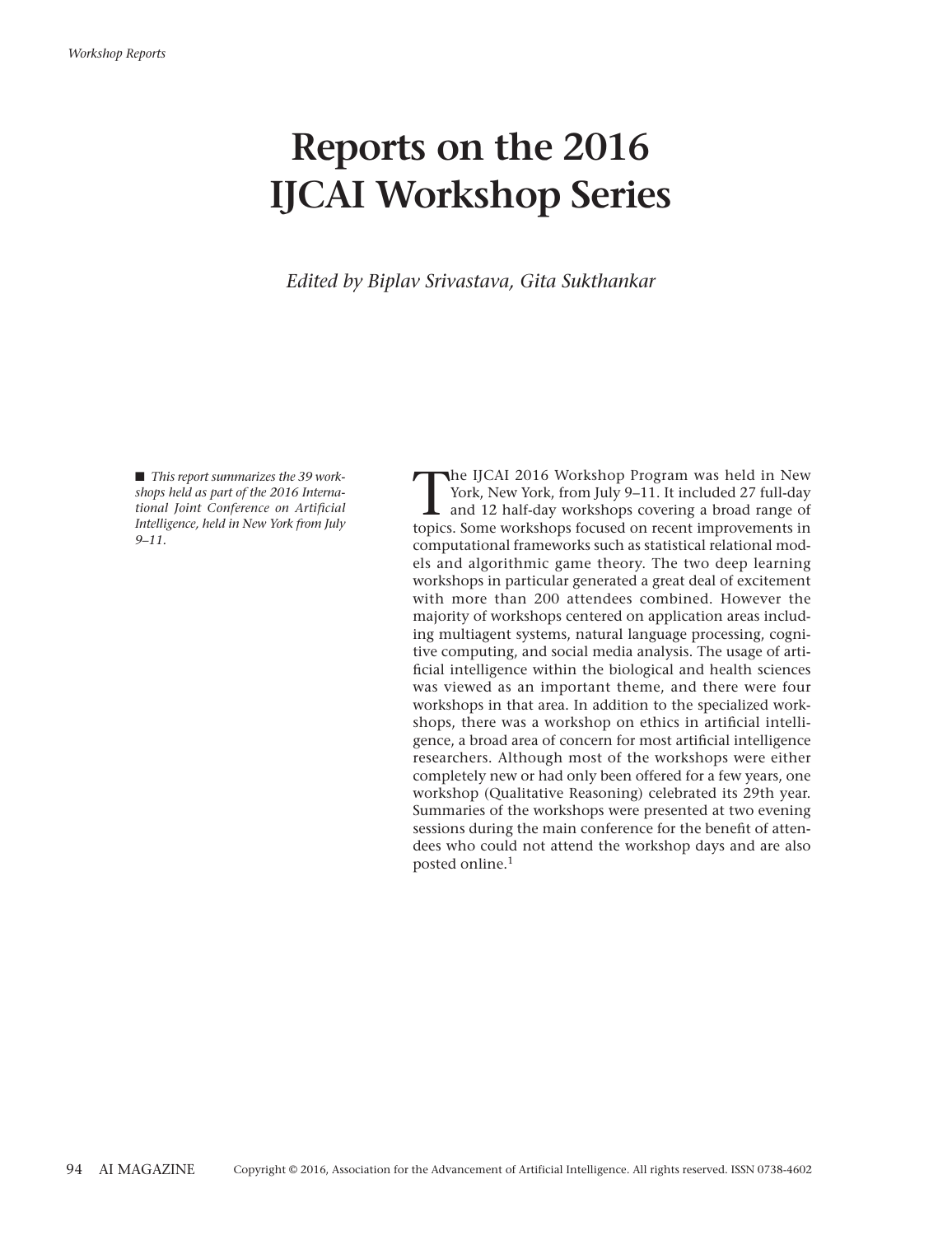## Bridging the Gap Between Human and Automated Reasoning

Human reasoning or the psychology of deduction is well researched in cognitive science. Automated deduction, on the other hand mainly focuses on the automated proof search in logical calculi. This workshop offered a platform for approaches coupling these two areas. The program covered the following themes: spatial cognition, theorem proving, and natural games; logic programming approaches to model human reasoning; syllogistic reasoning; computational models for human reasoning; benchmarks for commonsense reasoning; argumentation; automation of human inference.

During active exchange, it was remarked that even though the number of theories that claim to explain parts of human reasoning is strongly increasing, only few comparisons on common data sets do exist. Therefore, it was proposed that the field of human reasoning would greatly benefit from benchmarks and competitions similar to the ones in automated theorem proving. Benchmarks and a first competition are planned for the next Bridging the Gap Between Human and Automated Reasoning workshop.

The second Bridging the Gap Between Human and Automated Reasoning workshop was organized by Ulrich Furbach, Steffen Hölldobler, Marco Ragni, and Natarajan Shankar.

#### Computer Games Workshop

More than 30 attendees came together to interact about the advancements of AI in game-playing programs at the fifth Computer Games workshop. There were 11 presentations about different AI techniques and a variety of games. The games addressed were Breakthrough, Space Navigator, Same Game, One Night Ultimate Werewolf, General Game Playing, Atari games, Go, and Hex. The AI techniques included Monte Carlo tree search (MCTS), alpha-beta, nested rollout policy adaptation, deep learning, reinforcement learning, and natural language classifier. The most popular algorithms were MCTS and Deep Learning. The organizers plan to continue next year with a sixth Computer Games workshop.

The workshop was organized by Tristan Cazenave, Mark H. M. Winands, and Stefan Edelkamp.

#### Goal Reasoning

Goals are a unifying structure across the variety of intelligent systems, serving in the management of long-term behavior, anticipating the future, selecting among priorities, committing to action, generating expectations, assessing trade-offs, resolving the events, and learning from experience. The workshop on Goal Reasoning, the fourth in a series, was organized by Mark "Mak" Roberts (Naval Research Laboratory), Daniel Borrajo (Universidad Carlos III), Michael T. Cox (Wright State University), and Neil Yorke-Smith (American University of Beirut).

Participants discussed new formal models of goal reasoning, recognition, and representation; and explored the relationships with MDPs, automated planning, and HCI. Applications included a goal-reasoning algorithm operational in a \$100,000 UUV test. David Aha (NRL) and Sebastian Sardina (RMIT) gave invited talks.

Two of the major outcomes of the workshop were to challenge the assumption of static, user-provided goals, and to highlight the connection with BDI agent systems. After further revision and review, selected papers will appear in *AI Communications.*

#### Social Influence Analysis

The Second International Workshop on Social Influence Analysis (SocInf2016) featured the presentation of peer-reviewed accepted papers in which diverse social networks such as Twitter and Pinterest, hypergraphs, and even small groups (business meetings, group discussion) were used as case studies. Additionally, SocInf2016 included two invited keynotes: Big Network Analysis — Algorithms and Applications (by Jie Tang) and Negative Social Influence in Online Discussions (by Justin Cheng). These invited talks generated a great deal of audience interest. The workshop also hosted a contest sponsored by Alibaba Tianchi named "Brick-and-Mortar Store Recommendation with Budget Constraints" with \$10,000 in prizes.

The major outcomes of the workshop included the identification of different research gaps in the field and discussion of possible approaches to different aspects of social influence analysis.

The workshop was organized by Marcelo Armentano, Ariel Monteserin, Jie Tang, and Virginia Yannibelli.

#### Ethics for Artificial Intelligence

The Ethics for AI workshop featured the presentation of accepted peer-reviewed papers on a diverse set of topics concerning ethical and legal issues in artificial intelligence. Its aim was bringing together approaches from many disciplines and diverse points of view and fostering discussion to clarify questions and cooperative debate in finding ways forward. The disciplines of computer science, law, philosophy, economics, and social sciences were represented. Included were empirical approaches, for example, lab work furthering understanding of the ethical import of concepts such as "transparency"; as well as more theoretical work, such as work examining the relationship between ethical frameworks, law, and AI, how moral decisions are made, how best to think about central issues such as "autonomy."

The workshop considered immediate concrete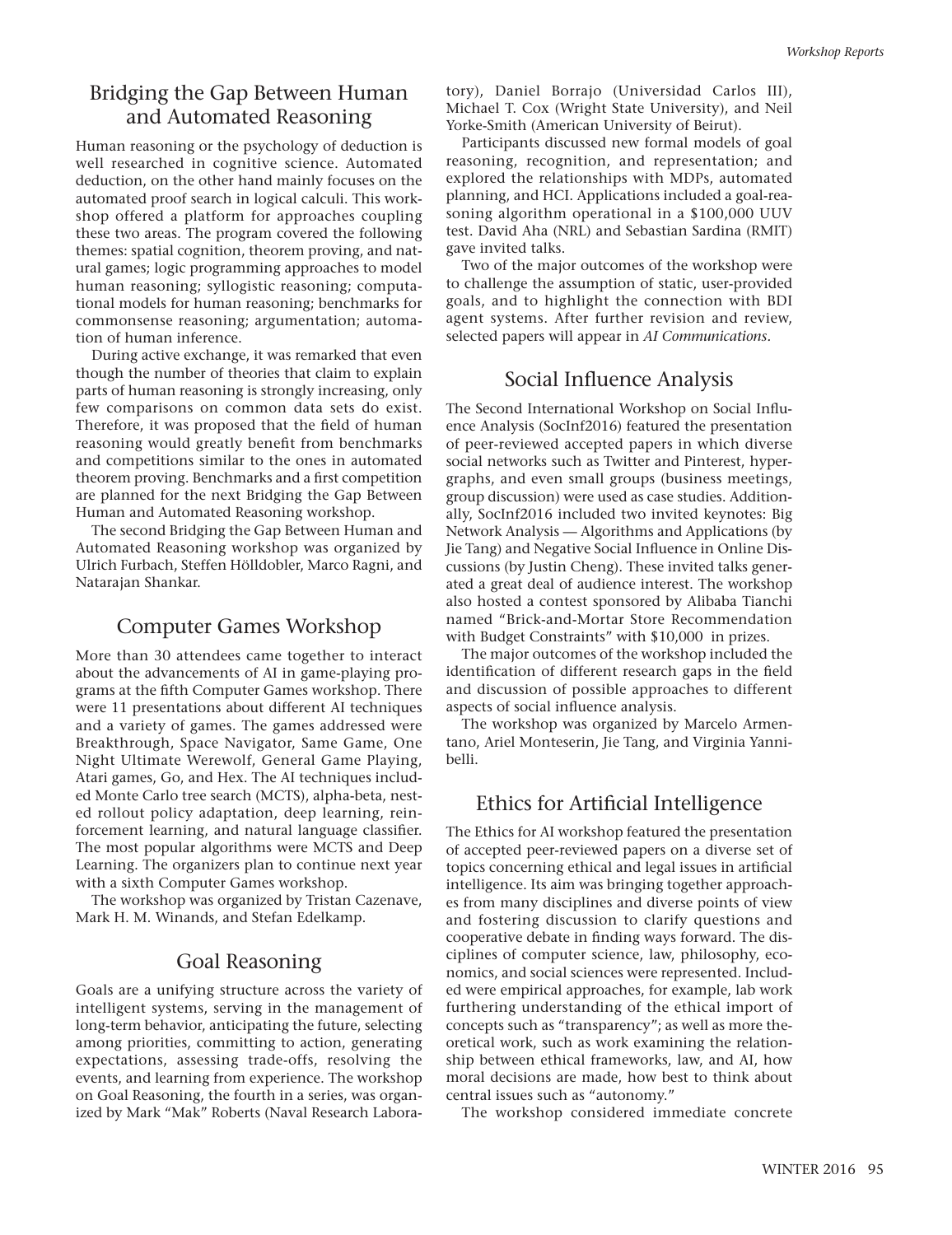issues in AI such as models for developing the regulation of autonomous vehicles, creating norms for the regulation of autonomous trading agents, as well as more speculative future projections of AI, the issue of superintelligence, its likelihood, and ethical import. The opinion was voiced that progress on these complex and important problems is being made.

The workshop was organized by Michael Wooldridge, Peter Millican, Christopher Megone, and Paula Boddington.

# Computational Models of Natural Argument

In its 16th year, the Computational Models of Natural Argument workshop series<sup>2</sup> serves the argument and computation research community with a focus on natural argumentation, where naturalness may include expression in text, multimedia, or graphics; use of rhetorical devices; or taking into account characteristics of the audience such as affect. A distinctive feature of the workshop is its aim to reach different communities and perspectives. It has been colocated throughout the years with generalist AI conferences as well as more specialized meetings on multiagent systems, user modeling, and legal informatics.

The 2016 workshop featured a keynote talk and presentations of six papers and two research abstracts. Topics included models of argumentation for decision making, political analysis, and intelligence analysis; models of biomedical argumentation in research journals and popular media; annotation of rhetorical figures; and unique characteristics of argumentation in social media and in face-to-face dialogue.

The workshop was organized by Floris Bex, Floriana Grasso, and Nancy Green.

#### Interactive Machine Learning: Connecting Humans and Machines

The Interactive Machine Learning workshop focused on the design and analysis of algorithms that facilitate machine learning with the help of human interaction. During the workshop, 13 papers were presented covering a variety of topics such as human-machine teaching strategies, collaborative robot learning, topic models, and systems operations. There were four invited talks selected to span the breadth of research in this field, including presentations on reinforcement learning from users, active learning, cognitive science, and interactive robotics. A highlight of the workshop was a lively panel discussion on the realities of interactive machine learning, which focused on the real-world challenges of autonomous and interactive learning systems.

Some of the important talking points from the workshop included the importance of model transparency, the influence of interaction modalities and the need to ask good questions for efficient learning. In future workshops, we hope to explore these ideas in greater detail as well as have better integration with the cognitive science and human-computer interaction community.

The workshop was organized by Kaushik Subramanian, Heni Ben Amor, Charles Isbell, and Andrea Thomaz.

# Advances in Preference Handling

The 10th Multidisciplinary Workshop on Advances in Preference Handling, which brought together researchers from numerous subfields who are interested in computational aspects of preference handling, aims at discussing novel and emerging research on preferences, and provides an opportunity for cross-fertilization between fields. The program comprised 11 technical presentations and an invited talk by Vincent Conitzer on "Mechanism Design in Data-Rich Environments." The papers are available on the workshop website. 3

Preferences are a central concept of decision making and are used in fields such as AI, databases, and human-computer interaction. Preference-based systems do not return arbitrary responses, but choose results that respect users' preferences. Embedding morality when handling preferences and dealing with the potential and risks of big data were identified as challenging endeavors for the future.

The workshop was organized by Markus Endres, Nicholas Mattei, and Andreas Pfandler.

## Biomedical Informatics with Optimization and Machine Learning

The Biomedical Informatics with Optimization and Machine Learning workshop attracted a total of 25 submissions (full paper and short abstract tracks combined), that went through a peer-review process. Fifteen were accepted for oral or spotlight/poster presentations. Five keynote speakers from diverse backgrounds were invited, and more than 40 people attended the workshop. Best paper awards were chosen, with sponsorship by Microsoft Research. The workshop catalyzed synergies among biomedical informatics, machine learning, and optimization.

The workshop meets the compelling demand for novel machine learning, data mining, and optimization algorithms to specifically tackle the unique challenges associated with biomedical and health-care data. By reviewing and discussing the recent major breakthroughs in machine learning and optimization, it fosters idea exchanges among applied mathematicians, computer scientists, bioinformaticians,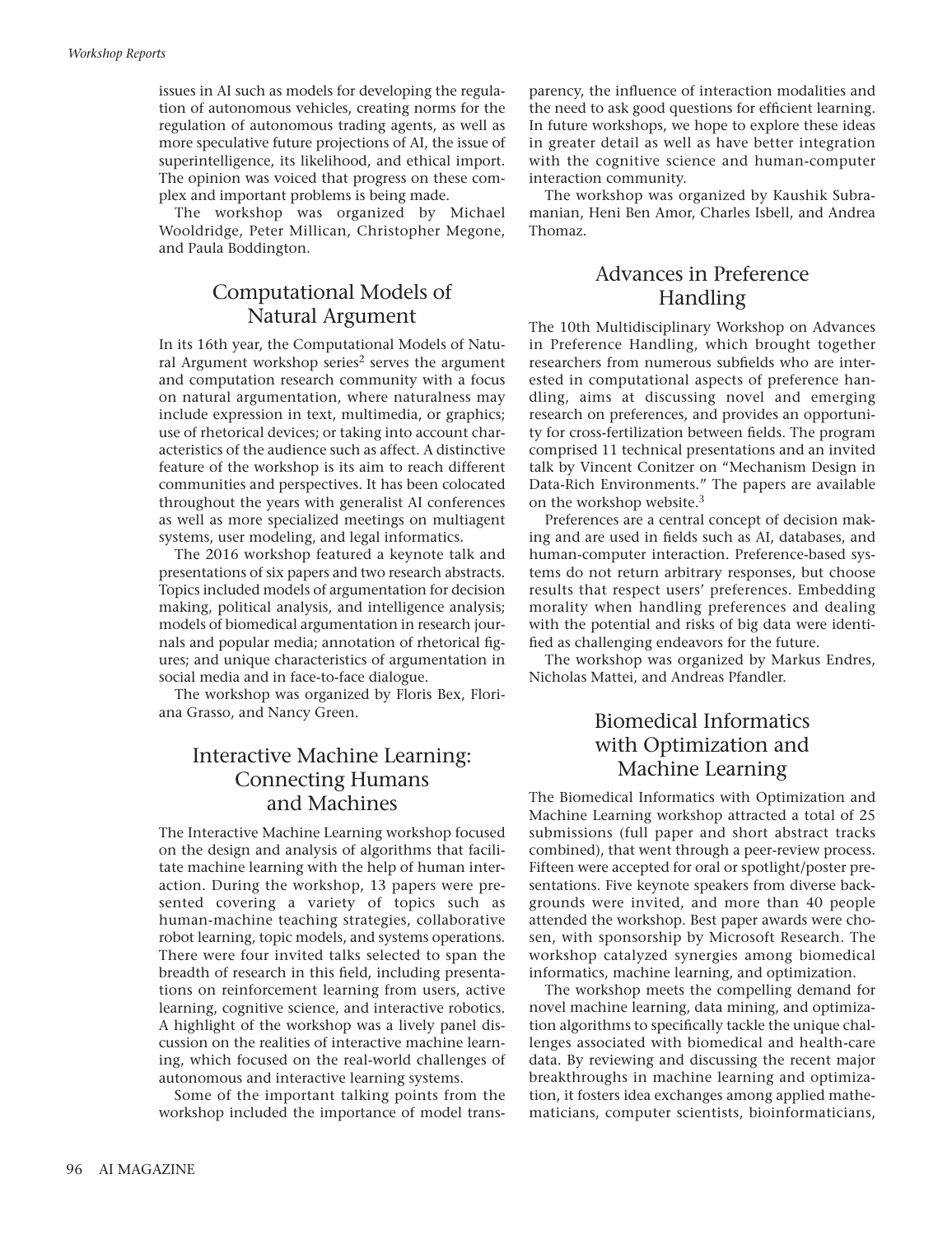computational biologists, industrial engineers, clinicians, and health-care researchers.

The workshop was organized by Zhangyang Wang, Yang Shen, Shuai Huang, and Jiayu Zhou.

### Language Sense on Computers

The second Language Sense on Computers workshop was convened with the aim of gathering NLP specialists and linguists who work on the interesting phenomena and unsolved problems of language.

The workshop featured 13 presentations, which covered various topics including narratology and plot recognition, expressions for describing taste, word ordering tendencies, and approaches to metaphor processing. There were also papers oriented toward practical applications: one about recognizing Cockney rhyming for cyberbullying detection, one on automatic common sense ontology expansion, and one that introduced improved methods for affect recognition in dialogues. Two presentations were related to elderly-care solutions. Researchers from Japan presented work on analyzing a daily task (shopping) and considered the role of communication bots in therapy. Two papers addressed and tried to answer the following exploratory challenge problems: "Can computers write poetry?" and "Can computers predict the future?" The conclusion of the workshop was that difficult problems, although still being very hard to solve, show the weakest points of current natural language processing. We agreed that the challenges are definitely worth taking.

The workshop was organized by Akinori Abe and Rafal Rzepka.

#### AI for Synthetic Biology

Synthetic biology is the systematic design and engineering of biological systems; it holds the potential for revolutionary advances, for example, in medicine and environmental remediation. Unfortunately this potential is unreachable with the current practice of designing novel organisms at the DNA level, which is similar to programming in assembly code. Synthetic biology has reached a complexity barrier that AI can help to overcome, just like it did with programming languages that allow computer scientists to think and operate at higher abstraction levels while automating the translation to bits.

The AI for Synthetic Biology workshop aimed to cross-pollinate the two research fields. Thanks to the Bio-Design Automation Consortium and Raytheon BBN Technologies, the workshop provided funds to support synthetic biologists' travel to ensure diversity of the audience. Invited talks introduced synthetic biology to AI researchers and highlighted areas where AI addresses synthetic biology challenges.

Contributed talks covered a diverse range of AI techniques applied to synthetic biology topics.

Synthetic biology is a rich domain for AI with many places for AI to make an impact. We hope this is the first of many workshops on this topic at AI venues that help develop collaborations between the two communities. The workshop was organized by Fusun Yaman, Aaron Adler, and June Medford.

### Artificial Intelligence for Knowledge Management

The workshop covered various facets of knowledge management such as ontologies applied to access complex data in bioimaging or to local self-government, conceptual navigation and e-learning systems that use polyadic formal concepts, automatic selection of talents for collaborative new product design, self-organizing maps applied to RFM analysis in the packaging industry, selection of software for business intelligence, platforms for city dwellers, AI enhancing intelligent use of energy, segmentation of social networks, and semantic reasoning in knowledge management systems.

The invited talk was devoted to learning ontologies for medical data. Janusz Wojtusiak, associate professor of health informatics at George Mason University, Fairfax, recalled various machine-learning techniques and highlighted the importance of knowledge and context for deep exploring of medical data.

The proceedings of the workshop are available online. <sup>4</sup> Selected, extended papers from this workshop will be published by Springer in the Advances in Information and Communication Technology series. The workshop was organized by Eunika Mercier-Laurent, Mieczyslaw Owoc, and Gulgun Kayakutlu.

#### Knowledge Discovery in Health-Care Data

The goal of the Knowledge Discovery in Health-Care workshop was to foster discussion and present progress on research efforts that leverage large amounts of observational data (clinical, biological, physiological) to expedite discovery in medicine. The workshop was intended to encourage a cross-disciplinary exchange of ideas between medical researchers and the artificial intelligence community. Artificial intelligence and machine-learning approaches hold the potential to reveal not readily apparent, hidden information in biological and medical health-care data sets. The results of such discoveries can aid the development of novel diagnostic and prognostic tests, inform descriptive, predictive, and prescriptive analytics, and guide hypothesis generation.

One of the highlights of the workshop was five world-renowned keynote speakers delivering four invited talks. The workshop also featured six paper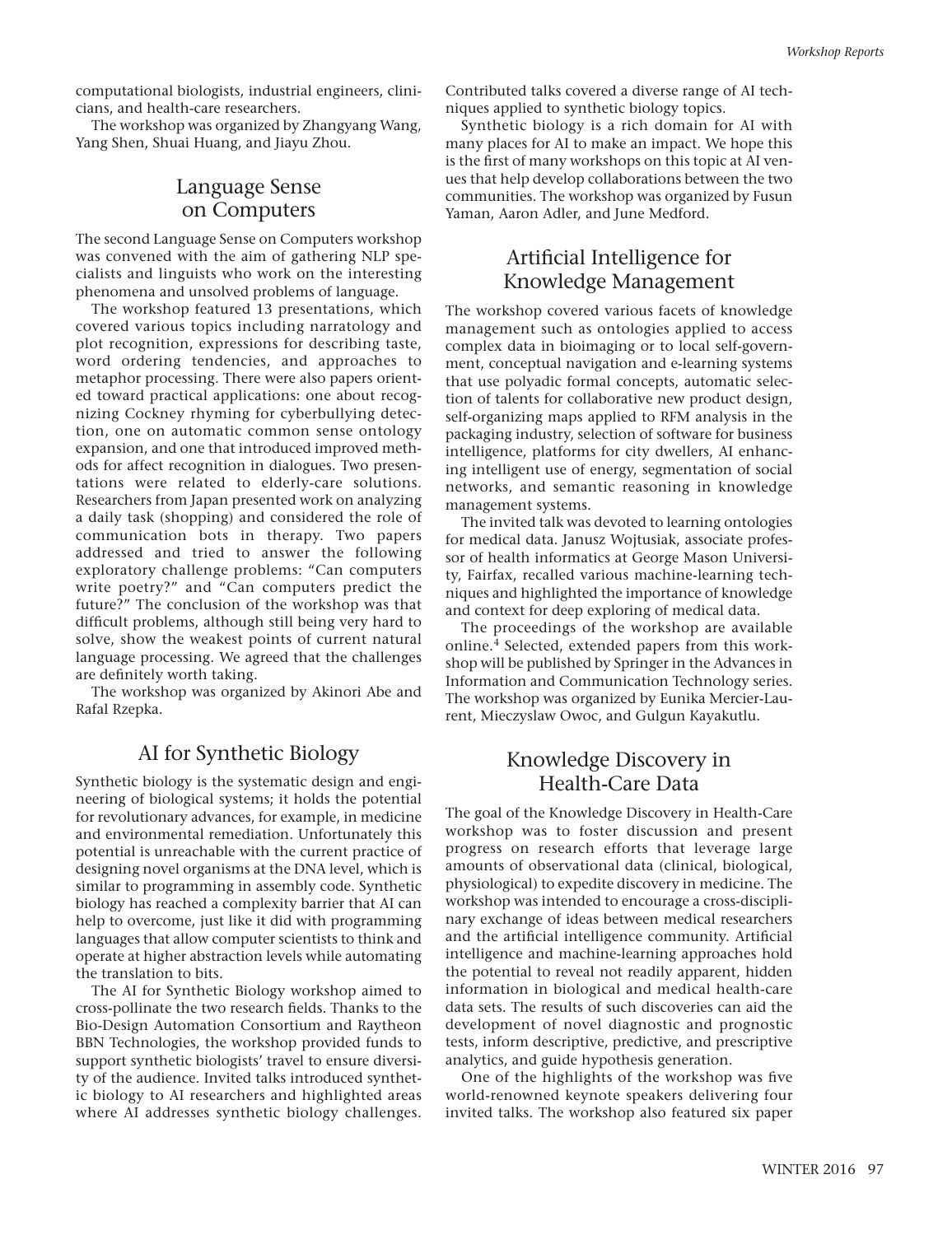presentations and five posters that were accepted after the peer-review process. Participants were from Slovenia, United States, United Kingdom, and Japan.

The workshop was organized by Marzieh Nabi, Jonathan Rubin, Ali Shojaie, Ary L. Goldberger, Madalena Damásio da Costa, and Daniel G. Bobrow.

# Agent-Mediated Electronic Commerce and Trading Agents Design and Analysis

The International Workshop on Agent-Mediated Electronic Commerce and Trading Agents Design and Analysis<sup>5</sup> was organized into two sections, one dedicated to auctions, mechanism design, and Walrasian equilibria; while the other was focused on problems related to power TAC. Following tradition, the workshop was associated with the Trading Agent Competition (TAC) and hosted the award ceremony for the two TAC 2016 tracks: Power and Ad Exchange TAC.

Mariano Schain, senior software engineer at Google, gave a fascinating talk on the TAC Ad Exchange Game. The workshop was organized by Sofia Ceppi, Chen Hajaj, Valentin Robu, Ioannis A. Vetsikas, and Esther David.

#### General Game Playing

AI researchers have for decades built game-playing agents capable of matching wits with the strongest humans in the world in board games like Chess and Go and video games such as StarCraft and Pac-Man. Research into general game playing takes this to the next level: to build intelligent software agents that can, given the rules of any game, automatically learn a strategy for playing that game at an expert level without human intervention.

Results discussed and achieved at the Fifth International General Game Playing workshop included boosting the efficiency of reasoning about game rules, general game playing with imperfect information, Monte Carlo tree search, and general video game playing. Selected papers from this workshop and the Computer Games workshop will be jointly published by Springer.

The workshop was organized by Stephan Schiffel, Julian Togelius, and Michael Thielscher.

## Deep Learning for Artificial Intelligence

The Deep Learning for Artificial Intelligence workshop featured the presentation of peer-reviewed papers that focused on integrating deep learning (DL) with AI techniques (for example, for tasks involving the use of symbolic representations and related inference methods). Additionally, two invited speakers presented on DLAI-related topics: deep reinforcement learning for robotics and explainable AI.

The papers focused on a variety of analysis (for example, classification) and synthesis tasks (for example, design). They also varied by application category (for example, natural language understanding, agent control, decision aids) and by their use of trained neural networks to assist with specific reasoning tasks (for example, solving Winograd schemas, goal selection, game move selection, object prediction, activity recognition, customer churn prediction). In summary, this workshop provided a forum for exploring how deep learning methods might interact and inform AI processes.

The workshop was organized by David W. Aha, Yiannis Aloimonos, Andrew S. Gordon, and Alan Wagner.

# Knowledge-Based Techniques for Problem Solving and Reasoning

The Knowledge-Based Techniques for Problem Solving and Reasoning workshop attempted to bridge the gap between knowledge representation communities (focusing on expressivity and semantics of models) and problem solving communities (focusing on efficient problem solving). It was inspired by area-specific workshops such as Knowledge Engineering for Planning and Scheduling and Constraint Modeling and Reformulation and the now discontinued Symposium on Abstraction, Reformulation, and Approximation.

The full-day workshop featured presentations of 10 peer-reviewed papers and an invited talk "The Modeling Beauty of Constraint Solving" given by Veronica Dahl. All papers are available through CEUR Workshop Proceedings. The topics of presentations varied from natural language processing over diagnosis and robotics up to search and planning. The papers showed the importance of problem modeling for efficient problem solving and confirmed the existing gap between the communities. Hence similar events in future seem desirable as a communication platform in particular at general AI conferences, where the knowledge representation and problem solving communities naturally meet.

The workshop was organized by Roman Barták, Lee McCluskey, and Enrico Pontelli.

#### Multiagent Path Finding

The Second International Workshop on Multiagent Path Finding focused on recent advances in multiagent path finding, particularly in the domain of optimal and near optimal methods.

Participants presented several new approaches to multiagent path finding, including using ad hoc group formation to ease reactive navigation for large groups of agents, any-angle planning for multiagent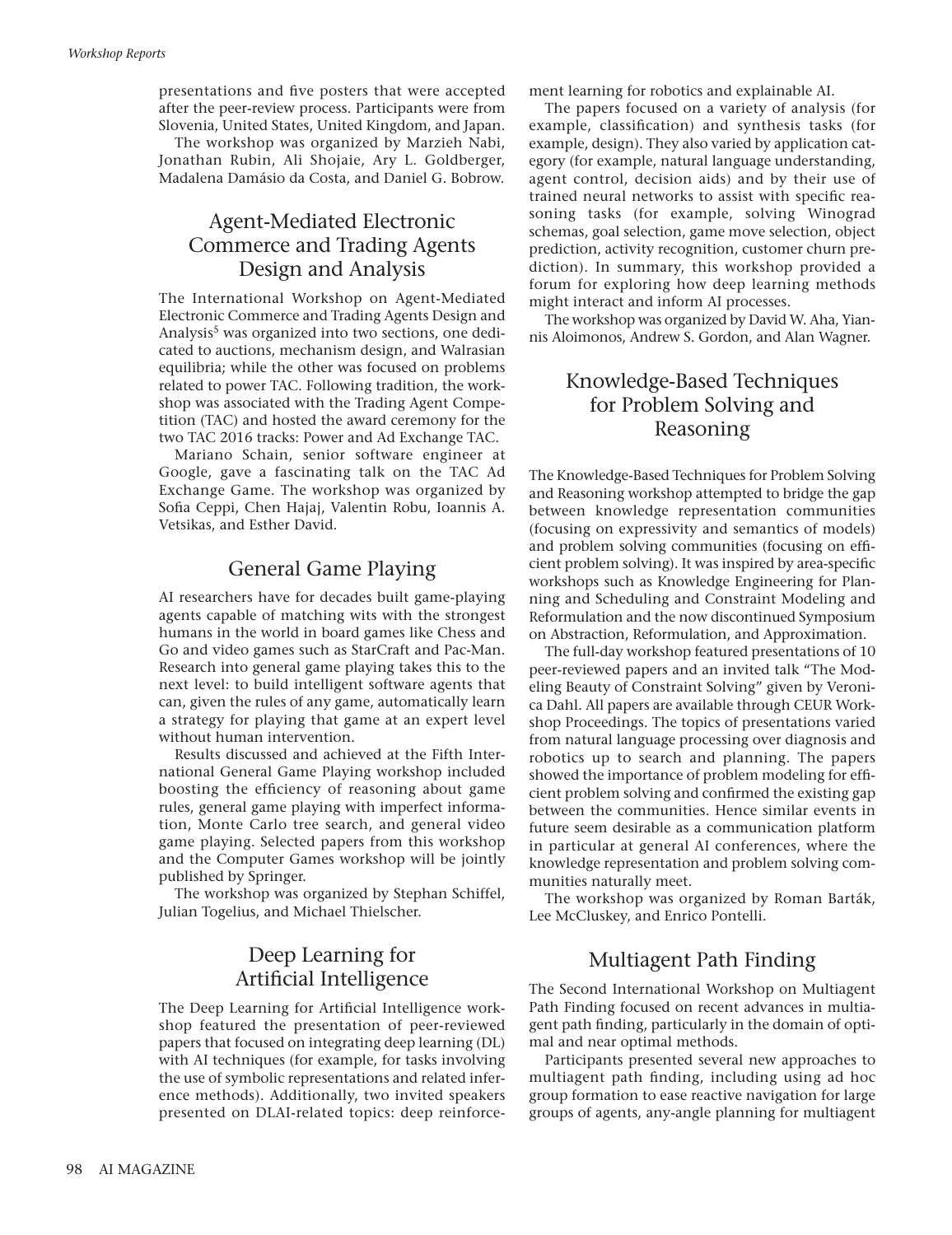systems, and structuring the environment to make planning easier. Invited speakers gave reviews of the state of the field.

The conclusion of a group discussion was that there are a large number of known algorithms, but our understanding of their benefits and drawbacks is insufficient. The participants committed to producing a good set of standard benchmarks to aid comparisons between approaches.

The workshop was organized by Howie Choset, Sven Koenig, and Glenn Wagner.

## Computational Modeling of Attitudes and Sentiment Analysis

The combined workshops on Computational Modeling of Attitudes and Sentiment Analysis where AI Meets Psychology focused on the intersection between sentiment analysis and psychology and represented experts in both the psychological and cognitive sciences along with experts in computer science. Collectively, the papers illustrated the varied approaches to understanding sentiment and attitudes in real human data, to include theoretic models of human information processing and advanced machine-learning approaches for complex feature extraction of human-generated data. The types of human-generated data ranged from text to speech and audiovisual data. The keynote speakers represented world-renowned researchers from machine learning (Björn W. Schuller) and social psychology (Russell Fazio). The final round-table discussion brought novel insights to both the psychological and the computer science participants and a sense that there was room for further cross-fertilization to understand human behavior and to provide more sophisticated machine-learning applications.

The two workshops were organized by Sivaji Bandyopadhyay, Erik Cambria, Dipankar Das, Braja Gopal Patra, Kiran Lakkaraju, Mark Orr, and Samarth Swarup.

#### Semantic Machine Learning

The 2016 Semantic Machine Learning workshop focused on the latest advances and research challenges in fusing data and functional and domain semantics with traditional machine learning toward enhancing its performance. The workshop featured two invited keynotes, four paper presentations, and a panel discussion that were well received. The keynotes highlighted the importance of unsupervised learning and illustrated diverse ways to formalize and incorporate domain semantics into it, while the panel on challenges and potential directions to improve machine learning with semantics facilitated diverse perspectives on semantic machine learning.

The new results from papers demonstrated

approaches ranging from incorporating structured KB's into machine learning to exploiting deep learning for extracting domain semantics. We identified key research priorities for the future as: knowledge representation with evolution, and machine learning with explanation. The workshop proceedings, presentation slides, and video recordings are available online. 6

The workshop was organized by Rajaraman Kanagasabai, Ahsan Morshed, and Hemant Purohit.

## Natural Language Processing Meets Journalism

Natural language processing has matured over the years to the point where a suite of technologies is available to cope with many problems raised by the contemporary need of global information. Consequently, it is now time for NLP to become engaged as an active partner for both journalists and readers.

The Natural Language Processing Meets Journalism workshop attracted the interest of researchers both in computational linguistics and journalism and of professionals in the news production system. The primary goal was to have a forum in which it would be possible to share and discuss advancements in natural language processing and real needs in the field of journalism. At this workshop there were papers that presented technologies that go deep into the substance of a piece of news, as a savvy journalist or an alert reader will do.

The workshop was organized by Octavian Popescu, Carlo Strapparava, and Larry Birnbaum.

# Advances in Bioinformatics and Artificial Intelligence: Bridging the Gap

This one-day workshop brought together scholars and practitioners active in AI-driven bioinformatics, to present and discuss their research, share their knowledge and experiences, and discuss the current state of the art and the future improvements to advance the intelligent practice of computational biology.

The 2016 program comprised one keynote speaker, two invited speakers and seven paper presentations. The details are accessible online.<sup>7</sup> The presentation topics were divided into two areas: biology-inspired computation and computation providing new insight into biology. The workshop covered the broad scope of AI and bioinformatics, including machine learning, knowledge representation, natural language processing, web mining, comparative genomics, system biology, and networks.

There is a plan for for a future workshop to discuss personalized medicine. The workshop was organized by Abdoulaye Baniré Diallo, Engelbert Mephu Nguifo, and Mohamed Zaki.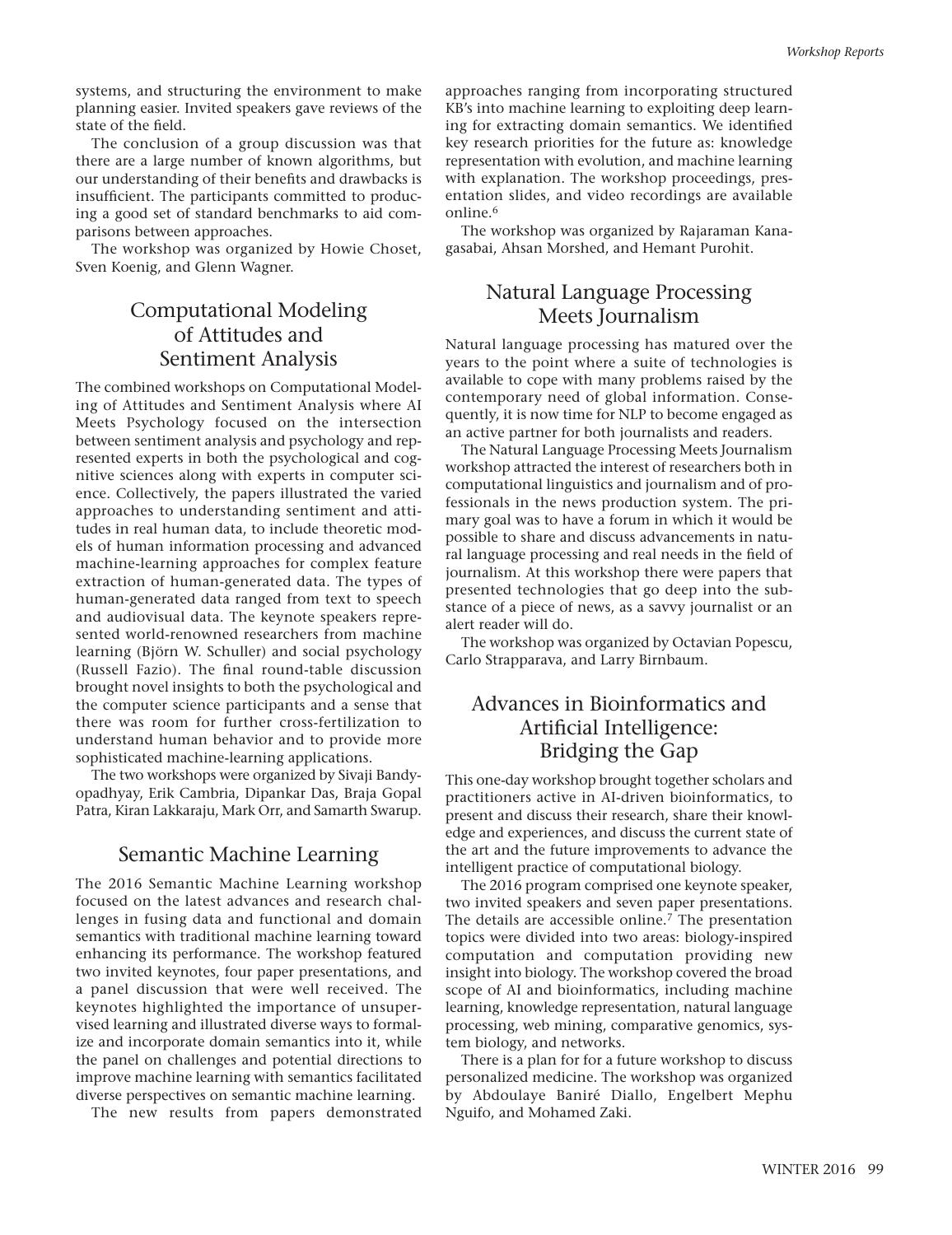#### Algorithmic Game Theory

The workshop on Algorithmic Game Theory featured the presentation of 11 technical papers in various topics of algorithmic game theory (mainly networks and social choice). In addition, there were an hour-long invited talk by David Parkes and a short rump session for advertising AGT-related papers in the main IJCAI session. The workshop brought together AI researchers that are interested in strategy and game theory, but from different perspectives: using computational techniques to games, efficiently computing and implementing solution concepts, and exploring alternative notions of individual and social utility.

The workshop was organized by Georgios Chalkiadakis, Nicola Gatti, Reshef Meir, and Carmine Ventre.

#### Statistical Relational AI

The purpose of the Sixth International Workshop on Statistical Relational AI workshop series is to bring together researchers and practitioners from two fields: logical (or relational) AI and probabilistic (or statistical) AI. Until recently, research in them has progressed independently with little or no interaction. The workshops instead provide a big picture view on AI. It is the study and design of intelligent agents that act in noisy worlds composed of objects and relations among the objects.

The 2016 workshop featured three invited talks, by William Cohen, on "TensorLog: A Differentiable Deductive Database," by Daniel Lowd, on "Adversarial Statistical Relational AI," and by Percy Liang, on "Querying Unnormalized and Incomplete Knowledge Bases." The workshop had 25 accepted papers, which were presented as spotlight talks and posters. The workshop details are available online.<sup>8</sup>

The workshop was organized by Guy Van den Broeck, Mathias Niepert, Sebastian Riedel, and David Poole.

## Deep Reinforcement Learning: Frontiers and Challenges

Deep learning and reinforcement learning are among the most promising machine-learning methods today. This workshop focused on applications of deep learning for representation learning in reinforcement learning and applications of reinforcement learning for more efficient deep learning. The primary motivation of organizing the workshop here was to involve the IJCAI community in this research drive.

The workshop featured seven keynote talks by leading researchers in the field: Pieter Abbeel, Remi Munos, Joelle Pineau, Doina Precup, David Silver, Satinder Singh, and Peter Stone. Speakers covered various topics including deep RL for games, NLP, robotics, and RL for deep learning. The workshop also featured 10 contributed papers and a panel discussion on research challenges in deep RL. There was significant interest from the audience and several expressed the hope that this will continue next year as well.

The workshop was organized by Sarath Chandar, Sridhar Mahadevan, Balaraman Ravindran, and Gerald Tesauro.

## Natural Language Processing for Social Media

The goal of the research discussed at the Fourth International Workshop on Natural Language Processing for Social Media was to enhance social computing with AI and natural language processing (NLP). Presentations focused on NLP problems using information extracted or learned from social networks and social media. New research problems related to both social computing and NLP were highlighted during the workshop.

The workshop was organized into four parts. First, Yuheng Hu (University of Illinois at Chicago) delivered an excellent keynote speech on event analysis in social media. His talk received great feedback and brought lively discussions among the participants on the insights of people's engagement with events and the tweeting behaviors during engaged events. Second, sentiment analysis using AI, especially machine-learning techniques, was one of the key workshop topics. Third, deep learning was mentioned by every presentation. Fourth, due to the importance of benchmark datasets, SocialNLP encouraged data papers to share resource and data creation and preliminary analysis. Two interesting data track papers were accepted this year, one on Hindi-English Mixing, and another on Moroccan Arabic code switching. The organizers have maintained a modest size with 6 full paper presentations and a total of 20 to 25 participants.

The workshop was organized by Jane Yung-jen Hsu, Lun-Wei Ku, and Cheng-Te Li.

#### Qualitative Reasoning

Qualitative Reasoning workshops discuss research on automated understanding of the world derived from incomplete, imprecise, or uncertain data, realized as cognitive systems capable of knowledge-level interaction (with humans in the loop).

This year's workshop hosted an inspiring invited talk by Diedrich Wolter on qualitative spatial reasoning, followed by 14 presentations of ongoing research. The presentations focused on topics including conceptual modeling and simulation for education (learning); diagnosis and decision making (for example, environmental problems); explanatory models for health, biodegradation, and science; order-of-magnitude reasoning (for business and marketing); human and (physical) robot interaction during gaming; and, of course, qualitative spatial rea